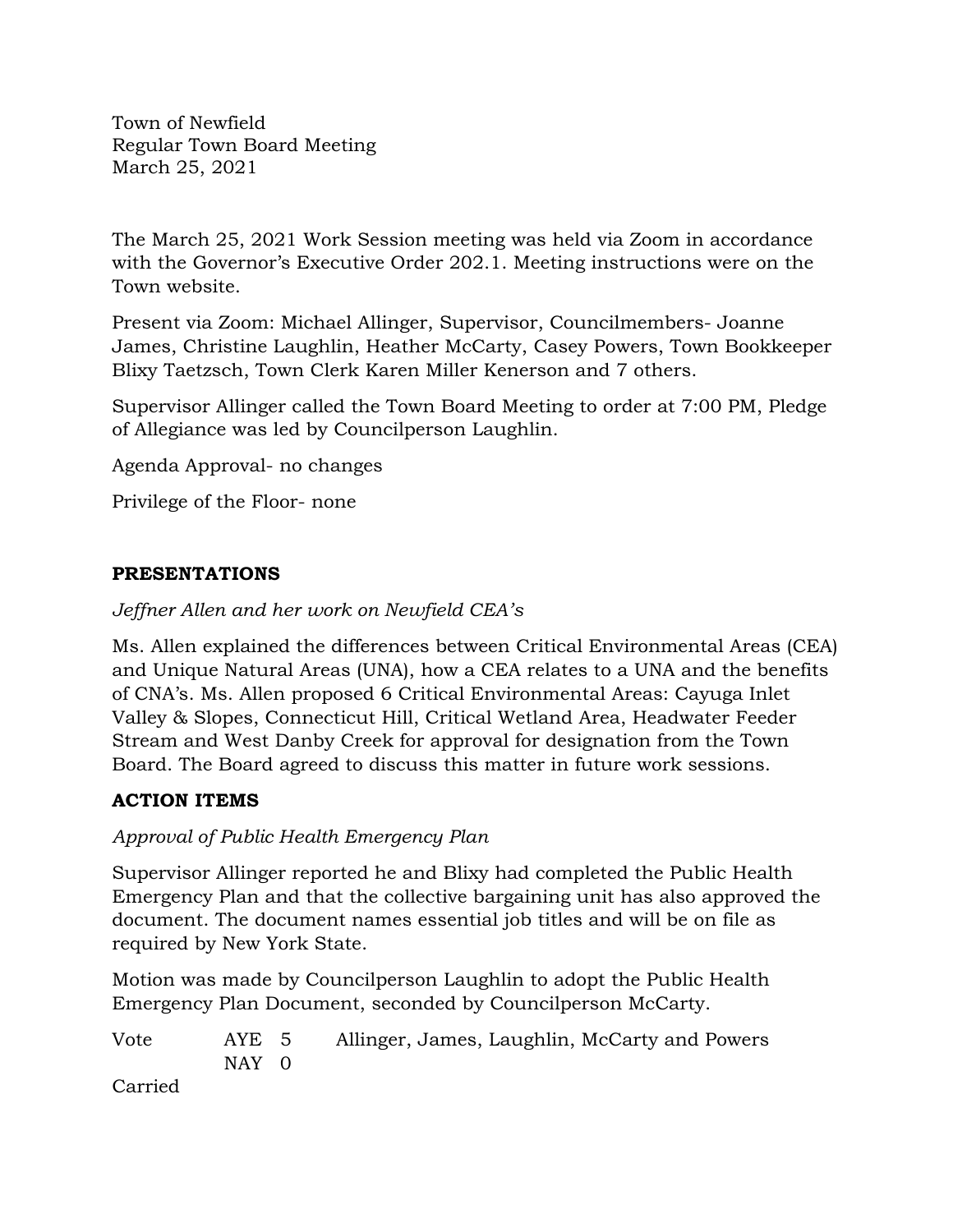# *Approval of IT Infrastructure Upgrade*

Supervisor Allinger reported Spectrum representatives had come to assess the phone/internet upgrade and it has been determined it would be beneficial to have the infrastructure upgrade done prior to the phone/internet upgrade. Motion was offered by Councilperson Laughlin to move forward with the quote from SCT and schedule the infrastructure upgrade, seconded by Councilperson Powers.

Vote AYE 5 Allinger, James, Laughlin, McCarty and Powers NAY 0

Carried

# **OLD BUSINESS**

*Community Choice Aggregation-* Councilperson James reported the TCOOG Community Choice Aggregation- Energy Committee will be submitting a grant application to the Park Foundation for funds to hire a coordinator/educator to perform a study regarding Community Choice Aggregation.

Motion was made by Councilperson Powers offering the Newfield Town Board's support of the grant application submission to the Park Foundation for funds for a study and hiring a coordinator/educator, seconded by Councilperson James.

| Vote    | AYE   | 5 Allinger, James, Laughlin, McCarty and Powers |
|---------|-------|-------------------------------------------------|
|         | NAY 1 |                                                 |
| Carried |       |                                                 |

*Results from Hazard Mitigation Plan Survey*

Supervisor Allinger reported 28 people had responded to the Hazard Mitigation survey on the Town website. The draft should be completed soon by Tompkins County Planning.

*Newfield Heat Smart Campaign* No Comments?

# **NEW BUSINESS**

At 8:46 PM, a motion was made by Councilperson James to move into an Executive Session to discuss personnel issues seconded by Councilperson Powers.

At 9:20 PM, Executive Session ended and the Regular Meeting of the Newfield Town Board resumed.